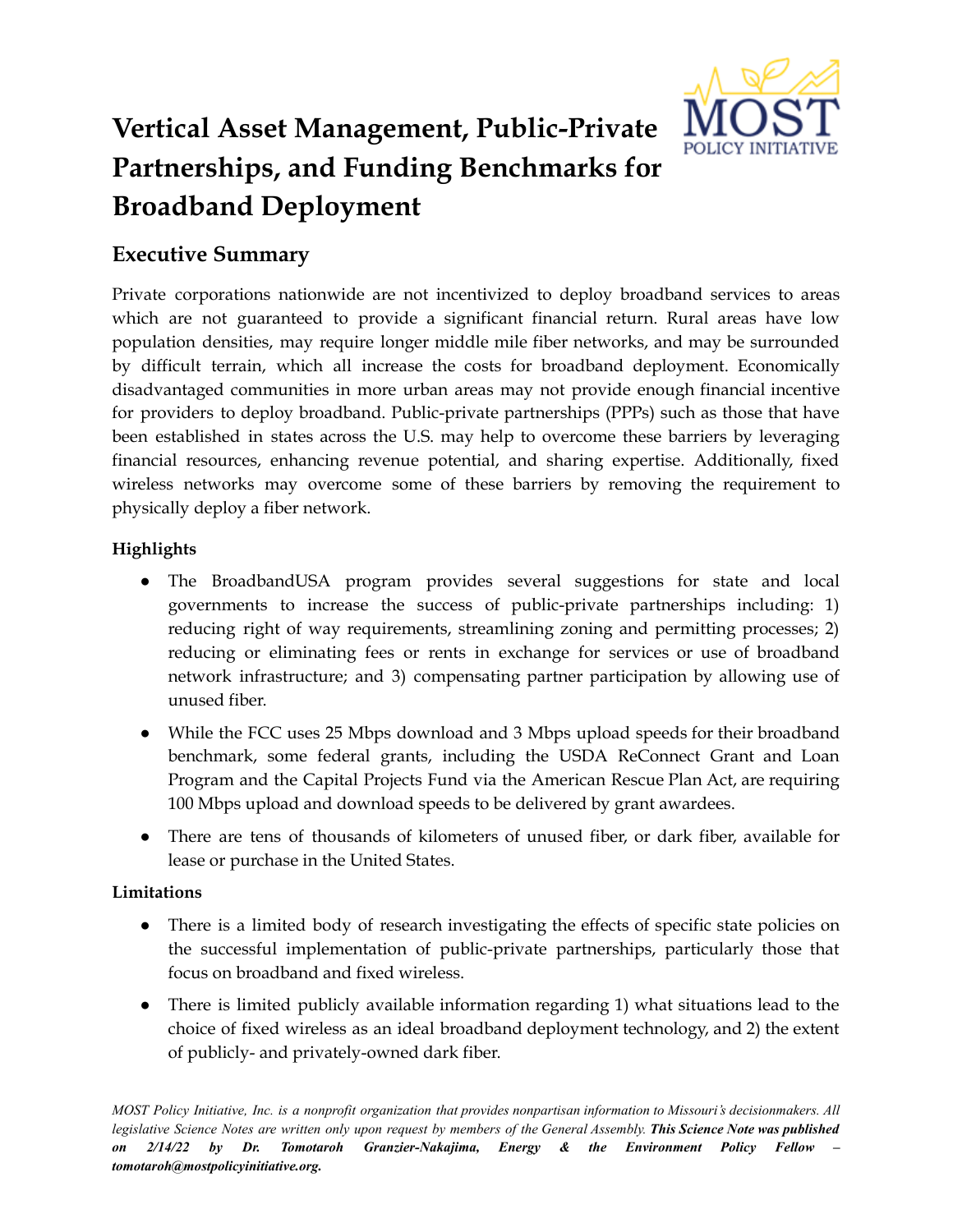# **Research Background**

### **Fixed Wireless**

Fixed wireless internet is a method to achieve last mile internet deployment. A transmitter is typically fixed to a tower that transmits broadband internet to receivers within the line of sight in an area around it. <sup>1</sup> Fixed wireless internet can be transmitted over both licensed and unlicensed portions of the wireless spectrum.<sup>2</sup> New transmitters can provide speeds of up to  $100$ Mbps for households within one mile of a transmitter, and speeds of up to 50 Mbps within 5-6 miles. <sup>1</sup> However, many rural internet service providers have been deploying older technology that cannot provide these speeds.

The quality of internet provided by fixed wireless depends on a variety of factors.<sup>1</sup> The frequency of the spectrum used can determine the amount of data that can be simultaneously transferred over the network (i.e., bandwidth) and range. Distance of the receiver from the transmitter and the presence of interference such as foliage or precipitation can also affect the quality of the broadband service. The ability of transmitters to manage the bandwidth associated with multiple customers is also important.

#### Vertical Asset Management

Fixed wireless transmitters are most effective when placed on tall structures with line of sight to many potential customers, called *vertical assets*. These can be water towers, multilevel buildings, radio towers, and other tall government buildings.

The North Carolina Department of Information Technology's Division of Broadband and Digital Equity provides guidance and actions for state and local governments to increase the accessibility of vertical assets for potential partners, including:

- 1) *Mapping Vertical Assets* <sup>3</sup> Detailed mapping of vertical assets at the county or state level *and* potential customers can minimize roadblocks to fixed wireless deployment. An example county-wide map in North Carolina can be found [here](https://www.ncbroadband.gov/media/22/download?attachment), and a statewide map in Virginia can be found [here.](https://broadband.cgit.vt.edu/VerticalAssets/) North Carolina also provides a mapping guide [here](https://www.ncbroadband.gov/technical-assistance/playbook/assets-needs/mapping-your-assets).
- *2) Vetting Vertical Assets* <sup>4</sup> Several properties of vertical assets can be vetted to ensure that wireless deployment will be successful. Potential assets should be vetted to ensure that it is located in a community that needs service. Fixed wireless transmitters also need to be able to manage large bandwidth from multiple customers, and so "backhaul" opportunities such as access to fiber should be identified. Additionally, the vertical asset owner should be contacted to see if they are interested in leasing their space to a wireless service provider and what costs would be incurred. North Carolina's Department of Information Technology provides a guide to vetting vertical assets [here](https://www.ncbroadband.gov/technical-assistance/playbook/assets-needs/vetting-vertical-assets).
- *3) Structure Access* 5,6 Allowing wireless broadband providers access to government vertical assets can lower broadband deployment costs. North Carolina's Department of Information Technology provides an overview of rights of way [here](https://www.ncbroadband.gov/technical-assistance/playbook/policy-broadband/rights-way), and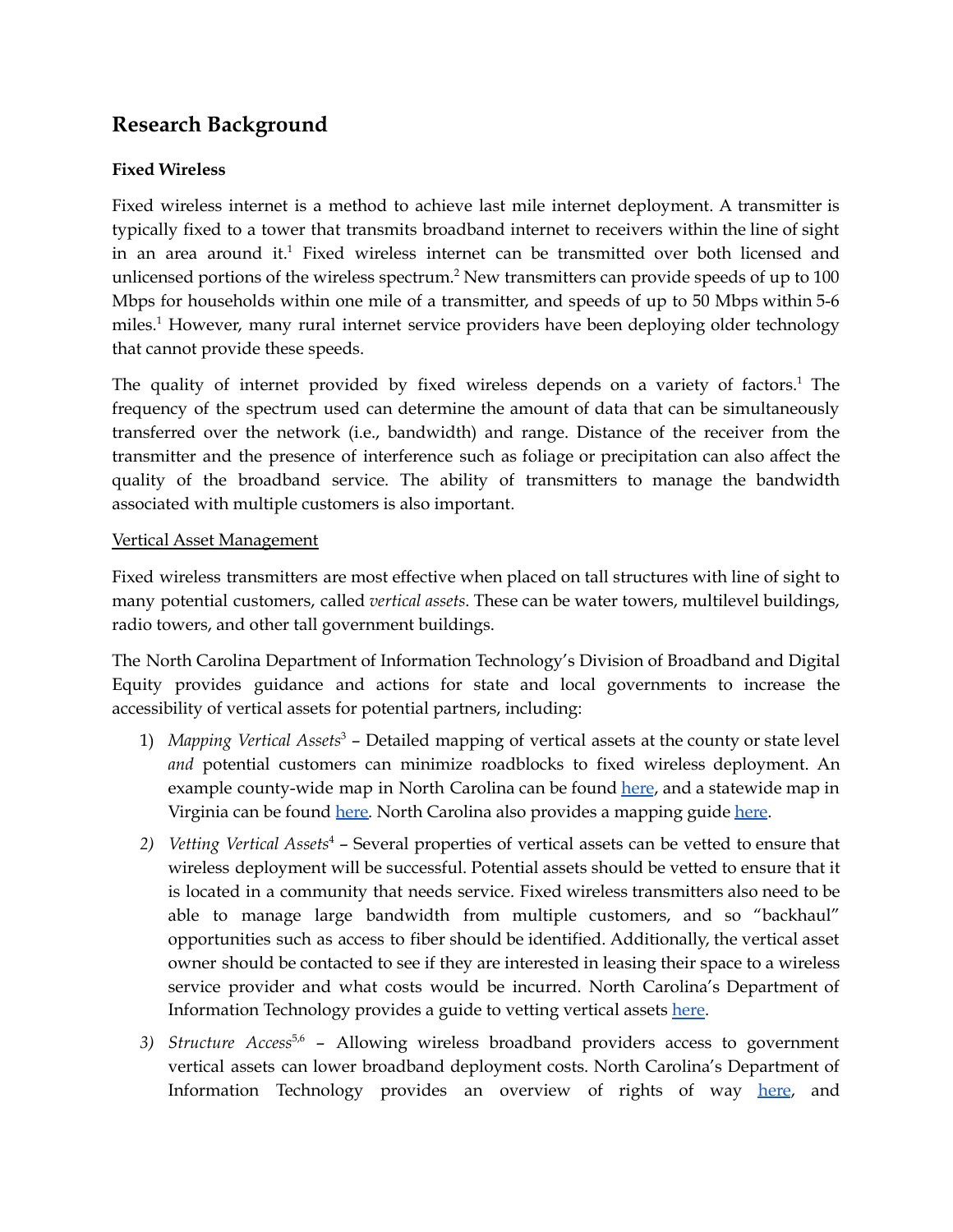building/structure access [here](https://www.ncbroadband.gov/technical-assistance/playbook/policy-broadband/building-structure).

The federal government has taken steps to make federal assets more available for rural broadband deployment. A presidential memorandum was issued to the Secretary of the Interior in 2018 to "...increase access to tower facilities and other infrastructure assets managed by the [DOI]".<sup>7</sup> In 2014 the FCC adopted several measures and exclusions to facilitate wireless infrastructure deployment. 8

# **Public Private Partnerships**

In certain instances, increased broadband deployment costs may decrease incentives for private companies to deploy broadband in certain areas. For instance, some rural areas may experience increased deployment costs because of lower population densities, lengthy middle mile fiber networks, and difficult terrain.<sup>9-11</sup> Broadband deployment may also lag behind in more urban economically disadvantaged areas because the financial return does not justify the investment.<sup>9</sup> Private-public partnerships (PPP) between state and local governments and companies in the private sector can help to overcome these issues by leveraging combined financial resources, enhancing revenue potential, and sharing expertise.<sup>11</sup>

There are several different types of PPPs depending on the relative involvement of the private and public sectors. PPPs can be private sector-led, where a commercial operator builds, owns, and operates the broadband network; public sector-led, where a public entity owns the network and a private partner builds and/or maintains the network; or some form of joint ownership model. 1,11

A publication by the BroadbandUSA program, housed in the National Telecommunications and Information Administration (NTIA), provided several suggestions to improve the success of PPPs.<sup>11</sup> Their suggestions include for state and local governments to: 1) reduce right of way requirements, streamline zoning and permitting processes; 2) reduce or eliminate fees or rents in exchange for services or use of broadband network infrastructure; and 3) compensating partner participation by allowing use of unused fiber.

SHO-ME technologies participated in a private industry led PPP with the state of Missouri.<sup>11</sup> In 2010, NTIA provided a \$26.6 million grant for SHO-ME technologies to deploy a 1,494 middle-mile network in south central Missouri. <sup>12</sup> SHO-ME technologies collaborated with Missouri to identify and target unserved and underserved areas. The project connected K-12 schools to the network, connected regional law enforcement databases, and provided low prices for last mile interconnections. This enabled broadband providers to extend broadband services at affordable rates.

# **Dark Fiber**

A deployed fiber network may not be actively using all of its fiber capacity. Any unused fiber is known as "dark fiber" while actively used fiber is referred to as "lit". There are tens of thousands of kilometers of unused dark fiber available for lease or purchase in the United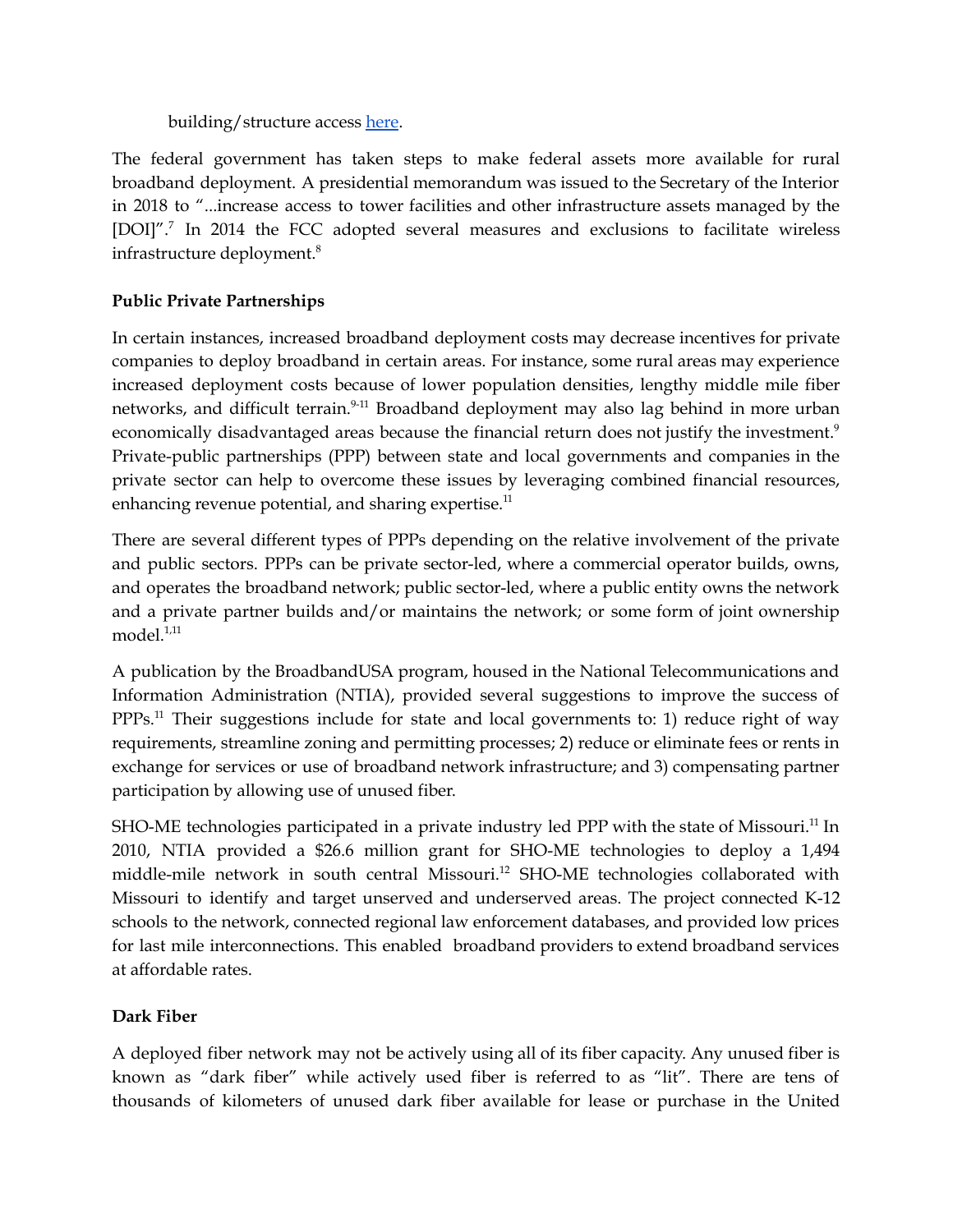States.<sup>13</sup> Dark fiber can be used for multiple purposes in the context of PPPs. For instance, dark fiber can be provided as compensation by state and local governments to private companies for running and managing a fiber network. States can also pass legislation that makes it easier for companies to lease their dark fiber. In 2010, Maine created a new designation for a "dark fiber provider". This allowed Maine Fiber Company to lease dark fiber to other broadband providers to supply service to their customers.<sup>11</sup>

# **Broadband Benchmarks for Federal and State Funding**

On an annual basis, the FCC investigates whether broadband is being deployed to all Americans in a timely and reasonable manner. As part of this, they also determine what an acceptable broadband benchmark speed is (see our previous Science Note on [Internet](https://mostpolicyinitiative.org/science-note/internet-speed/) Speeds). In 2021, the FCC declared that 25 Mbps download and 3 Mbps upload speeds continue to be sufficient.<sup>14</sup> These speeds are adequate for a single device to stream video. However, faster speeds would allow households with multiple users to simultaneously participate in high quality video conferencing for work or school, stream videos, and play games. Faster speeds would also allow users to keep up with future demand as more devices connect to the internet such as thermostats, phones, televisions, video doorbells, security cameras, and other appliances. 14

Different benchmarks are used for federal and state grants that seek aid in the deployment of broadband. The USDA's [ReConnect](https://www.usda.gov/reconnect) Loan and Grant Program provides loans and grants of up to \$350 million and requires awardees to provide 100 Mbps symmetric upload and download speeds. The Capital [Projects](https://home.treasury.gov/system/files/136/Capital-Projects-Fund-Guidance-States-Territories-and-Freely-Associated-States.pdf) Fund through the American Rescue Plan Act provides funds for broadband infrastructure projects as long as they are also designed to deliver 100 Mbps symmetric speeds. Other federal and state grant programs target areas that have below 25/3 Mbps or require applicants to provide at least 25/3 speeds. These include the [USDA](https://www.rd.usda.gov/newsroom/news-release/usda-offers-community-connect-broadband-funding-applications-due-dec-23) [Community](https://www.rd.usda.gov/newsroom/news-release/usda-offers-community-connect-broadband-funding-applications-due-dec-23) Connect Grants; the Broadband Equity, Access, and [Deployment](https://broadbandusa.ntia.doc.gov/resources/grant-programs) Program via the Infrastructure Investment and Jobs Act; and the Missouri Broadband Grant Program [\(RsMO](https://revisor.mo.gov/main/OneSection.aspx?section=620.2451&bid=48359) [620.2451](https://revisor.mo.gov/main/OneSection.aspx?section=620.2451&bid=48359)).

# **References**

- 1. Dawson, D. (2021). (rep.). The Rural Broadband Industry. CCG Consulting, commissioned by The Pew Charitable Trusts. Retrieved February 14, 2022, from [https://www.pewtrusts.org/-/media/assets/2021/09/white\\_paper\\_rural\\_broadband\\_industry\\_](https://www.pewtrusts.org/-/media/assets/2021/09/white_paper_rural_broadband_industry_final.pdf) [final.pdf.](https://www.pewtrusts.org/-/media/assets/2021/09/white_paper_rural_broadband_industry_final.pdf)
- 2. FCC. (2014, June 23). Types of Broadband Connections. Federal Communications Commission. Retrieved February 14, 2022, from <https://www.fcc.gov/general/types-broadband-connections#fiber>
- 3. NCDIT. (n.d.). Mapping Your Assets. North Carolina Division of Information Technology Division of Broadband and Digital Equity. Retrieved February 14, 2022, from [https://www.ncbroadband.gov/technical-assistance/playbook/assets-needs/mapping-your-ass](https://www.ncbroadband.gov/technical-assistance/playbook/assets-needs/mapping-your-assets) [ets](https://www.ncbroadband.gov/technical-assistance/playbook/assets-needs/mapping-your-assets)